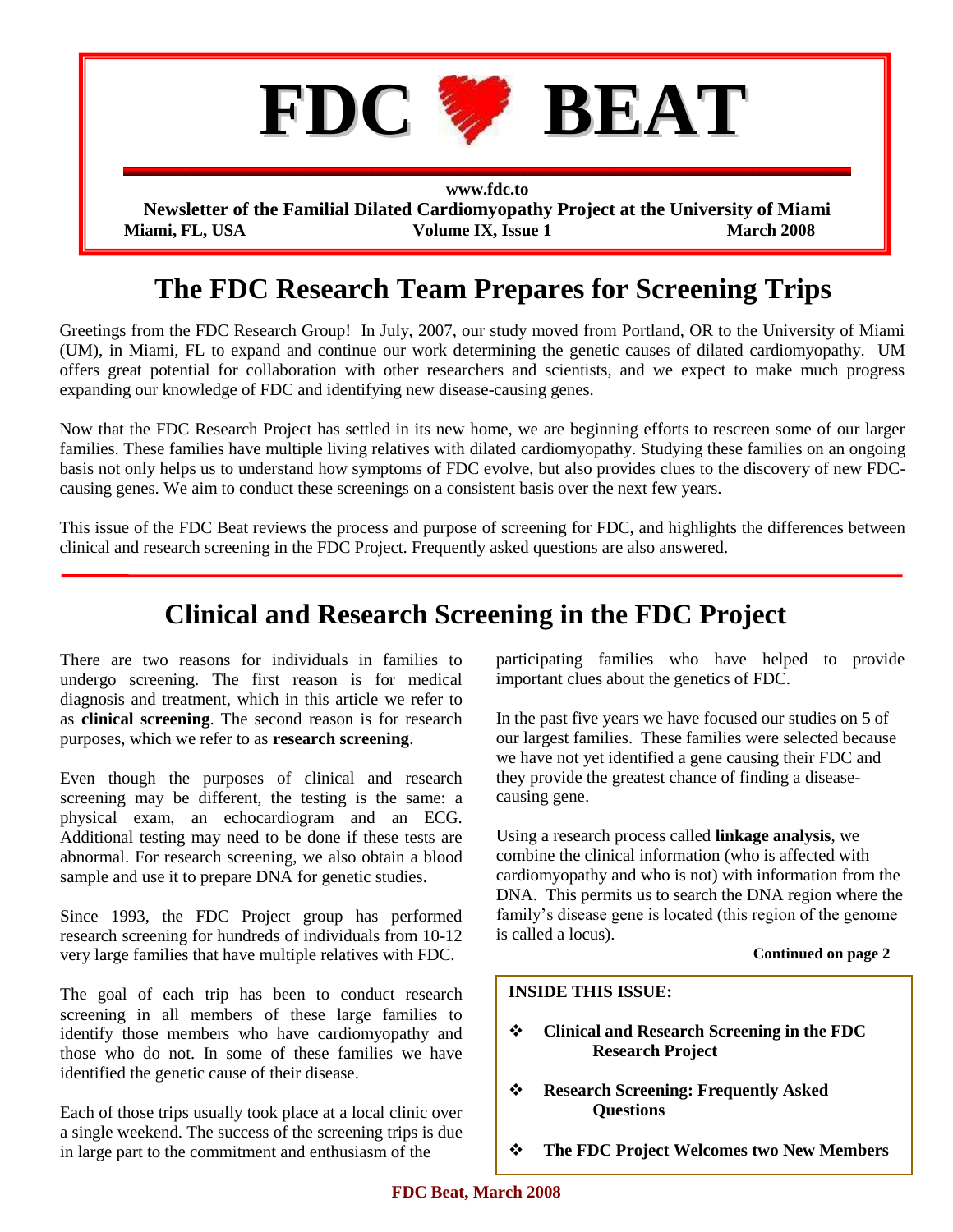# **Clinical and Research Screening in the FDC Project (from page 1)**

Using additional fine mapping (high resolution) techniques within this locus, we can then identify the causative mutation in a gene.

One strategy to improve our chances (our statistical power at linkage analysis) is to be sure that all of our assignments of affected and unaffected family members are up-to-date. Since it has been close to 10 years since these large families have been screened, we are beginning to plan research rescreening events.

While we do not hope that anyone in any of these families will have new onset of disease, identifying these individuals could give us the breakthrough needed to finally identify a disease gene in the family. Also important to the family members, early signs of cardiomyopathy may be silent and undetected without screening. Our screening process can identify these signs, thereby providing participants important health information as early medical intervention may prevent progression.

### **Clinical and Research Screening: Frequently Asked Questions**

*What is the difference between clinical screening and research screening/rescreening?* Clinical screening for FDC is recommended for all individuals who have a first degree relative (parents, siblings, offspring) with IDC. The tests involved are clinically available and can be ordered by your doctor. Research screening, on the other hand, is an effort lead by our group to discover the genetic basis of FDC. Research screening is important as it can provide information about the onset, development, and progression of FDC. It can also improve our understanding of the clinical presentation of the condition (and its causative gene) in a given family. Both clinical screening and research screening involve obtaining a medical history, physical examination, an electrocardiogram (ECG), and an echocardiogram. However, because the main goal of the FDC Project Group is to investigate the genetic basis of FDC, the FDC screening project also includes a blood draw.

*Why is it important to perform clinical screening?*  IDC/FDC can often be detected through clinical screening before a person feels any symptoms. Moreover, it is impossible to predict the age of onset of disease. Clinical screening can help your doctor to make decisions about preventive treatment and followup.

*What can ECGs and echocardiograms tell about FDC?* ECGs and echocardiograms are used for both clinical screening and research screening. ECGs measure the heart's rate and rhythm by recording its electrical activity. This test also provides information about the size of the heart chambers, as well as damage to the heart tissue. The echocardiogram (echo) uses sound waves to produce a moving picture of the heart,

which provides information about the size of the heart, as well as its pumping function, structure, and the direction and velocity with which blood travels across heart chambers. These tests can help to diagnose IDC/FDC in a person that is suspected to have this condition. ECGs and echos can also detect abnormalities that can occur in the absence of disease symptoms, such as increased ventricular size or abnormal pumping activity (low ejection fraction).

*Why do you need to obtain a blood sample for research screening?* The blood samples obtained for our research screening consist of 2-4 tubes, totaling about 2-4 tablespoons. The main goal of this blood draw is to extract the DNA for linkage analysis. As explained on page 1, in linkage analysis we compare the DNA of affected versus unaffected family members. What we expect to find are shared portions of DNA among individuals with FDC that are not present among individuals without FDC. This information is most useful when we analyze it alongside the clinical information obtained during a screening trip. Because we can tell the DNA location (on a chromosome) that is shared among relatives, we can "zoom in" to these specific spots to hopefully find a gene that, when changed, causes FDC.

*Why do you need large families to conduct research screening?* Large families are usually more likely to provide significant information (statistical power at linkage analysis) when we compare medical and genetic information from affected and unaffected individuals. Screening small families has its advantages as well, and we would ideally screen all participant families ourselves. However, the number of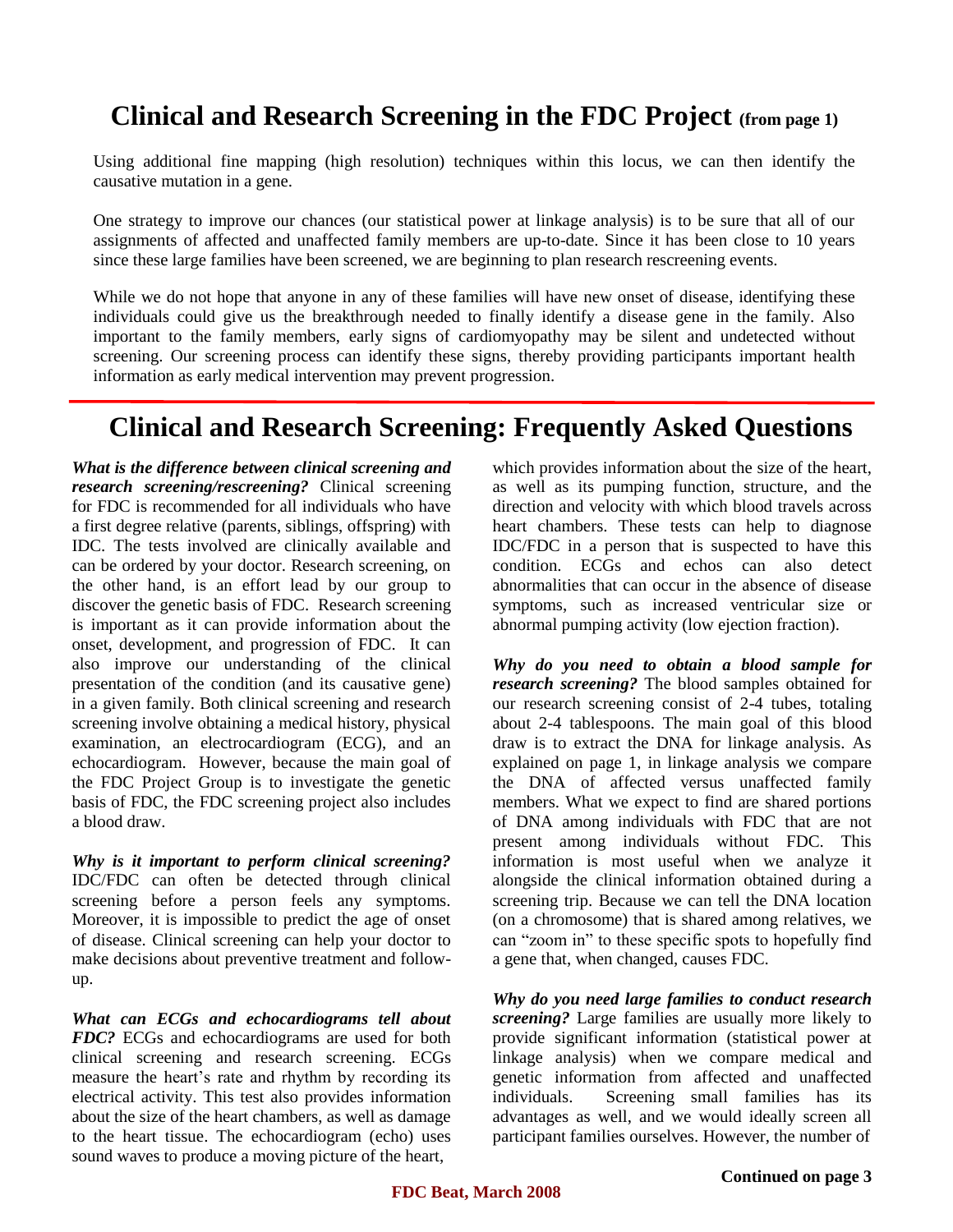### **Frequently Asked Questions (from page 2)**

screening trips that our group can perform is limited. Because all cardiovascular medical information is valuable to our research, we continually ask for updates and authorization to obtain cardiac medical records from all participants.

*I was screened and my results were normal. Should I be screened again?* Absolutely. Normal screening results (clinical or research) do not rule out the possibility of developing FDC later on.

*I was screened and my results were abnormal. Should I be screened again?* Yes. Abnormal screening results (clinical or research) should be followed up by your doctor to determine the type of follow up care that must be established. If we are planning a research screening trip with your family, we would appreciate meeting you again to update your records, regardless of the results of your previous screening. As mentioned previously, by keeping our data current, we maximize our chances of finding a gene mutation in your family.

*How frequently is rescreening recommended?* It is recommended that asymptomatic individuals who have a first degree relative with IDC or FDC are clinically screened every 3-5 years, or sooner if symptoms develop. If you have new onset of any cardiovascular symptoms, we recommend that you see your doctor to discuss your family history and screening recommendations. This information applies to all individuals with FDC, regardless of their family's size or participation in the screening portion of our study.

*What if my family is not part of the research screening portion of the FDC study?* We appreciate and encourage updates from all participants. Regardless of whether or not your family has been part of our large family screening efforts, if you would like to share new information about your family history, please let us know so that our files remain current. Please contact us to request a medical record release form, which we can use to request copies from your doctor. This communication drives our research forward, and we continue to benefit from regular contact with all of our enrolled families, both large and small.

# **The FDC Project Welcomes Two New Members**

The FDC Project started 2008 with the addition of two new members to its team. **Jimena Dagua**, Nurse Specialist, and **Yves Baptiste**, Clinical Research Specialist, will be helping plan the screening trips while ensuring that the FDC Project runs smoothly.

Prior to joining the FDC Project, Jimena, who has a Bachelors degree in nursing and clinical nursing experience, worked as a safety and surveillance clinician. She also completed certifications in critical care pediatrics nursing as well as training in instructional design/delivery. Her roles in the FDC Project consist of enrolling families, clinical support, and addressing operational issues.

Yves, who is a certified medical assistant, joins the FDC team with over 14 years of experience performing ECG's, blood draws, patient vitals, and medical office administration. Her roles in the FDC Project consist of performing blood draws, processing participant records, processing the FDC newsletter, and assisting with screenings.

We are delighted to welcome Jimena and Yves as FDC Project team members. They will enhance the clinical activities of the FDC group, to the benefit of our participant families. We look forward to working with them, as we continue our FDC research quest!

## **We Want to Hear From You!**

What have your interactions with the FDC Project Group members been like? How has FDC affected your family? What kind of a screening experience did you have? We are especially looking for things to put in our next newsletter. Submissions may be published anonymously at your request. If you have contributions of any kind (i.e. questions, stories, comments or suggestions), please contact us!

- Toll free: 877-800-3430
- Website: [http://www.fdc.to](http://www.fdc.to/) and send an email from the "Contact Us" page
- Mail: The FDC Project Group, Cardiovascular Division, P.O. Box 019132, C-205, Miami, FL, 33101